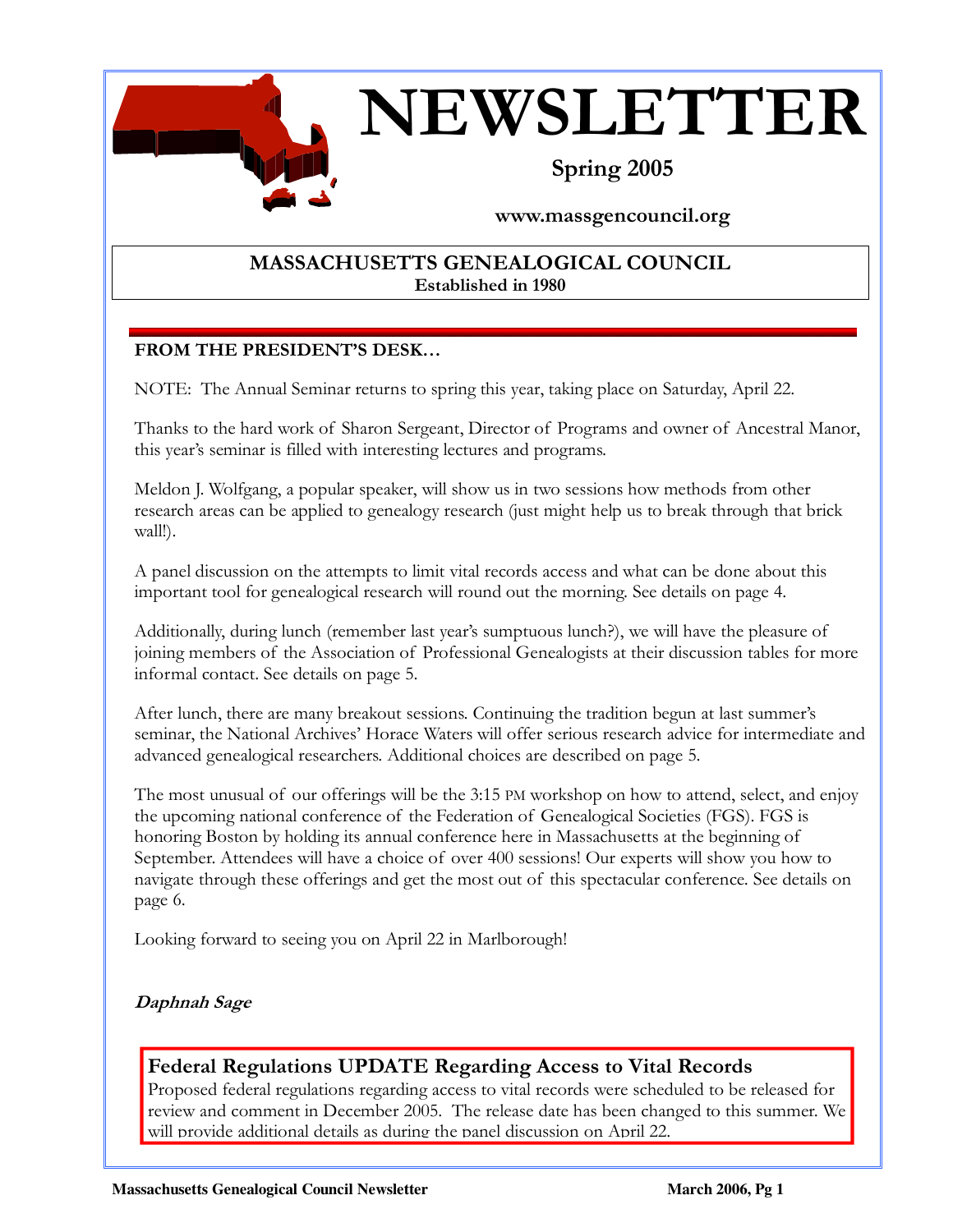## MGC BOARD MEMBERS 2005-2007

#### **OFFICERS**

 $\overline{a}$ 

Daphnah Sage, President Mary Ellen Grogan, Vice President Benjamin Woznick, Treasurer Peter Viles, Secretary

#### **DIRECTORS**

Ann Dzindolet, Archives Shirley Barnes, Civil Records Christine Sweet-Hart, CG, Newsletter Editor Sharon Sergeant, Programs Michael Brophy, Publicity Sheila FitzPatrick, Ways & Means Bob Stone, Webmaster

j

#### BOARD MEETING SCHEDULE

The MGC Board meets on Saturdays, from 1p.m. to 4p.m., four times a year at the National Archives in Waltham, unless otherwise noted. Meetings are open to all interested genealogists. Massachusetts genealogical organizations are urged to send a representative to these meetings. Contact: info@massgencouncil.org.

# HISTORY AND MISSION STATEMENT

The Massachusetts Genealogical Council was founded in 1980, and has dedicated itself to serving the interests of the state's genealogical community.

The Council's stated purposes are: to act as advocates in monitoring legislative and administrative activities of governmental agencies which affect genealogists; to sponsor and present legislation and programs designed to expand the resources and accessibility of services; to develop and promote the growth, education and exchange of ideas among persons and organizations interested in the pursuit of genealogy; and to provide other activities to advance genealogy.

# CONTACTING MGC

**Newsletter Contributions**: If you would like to have the projects or your activities of your society included in the MGC newsletter, please send them to: Newsletter Editor, Massachusetts Genealogical Council, P. O. Box 5393, Cochituate, MA 01778, or via email at editor@massgencouncil.org.

**Newsletter Options**: If you would like to receive the newsletter via email, please contact the newsletter editor at editor@massgencouncil.org.

**Coming in the Next Issue**: Vital record access updates, news, reviews, and MGC conference recap.

Address/Email Change? Keep the MGC newsletter coming – inform us of any changes by contacting us at info@massgencouncil.org.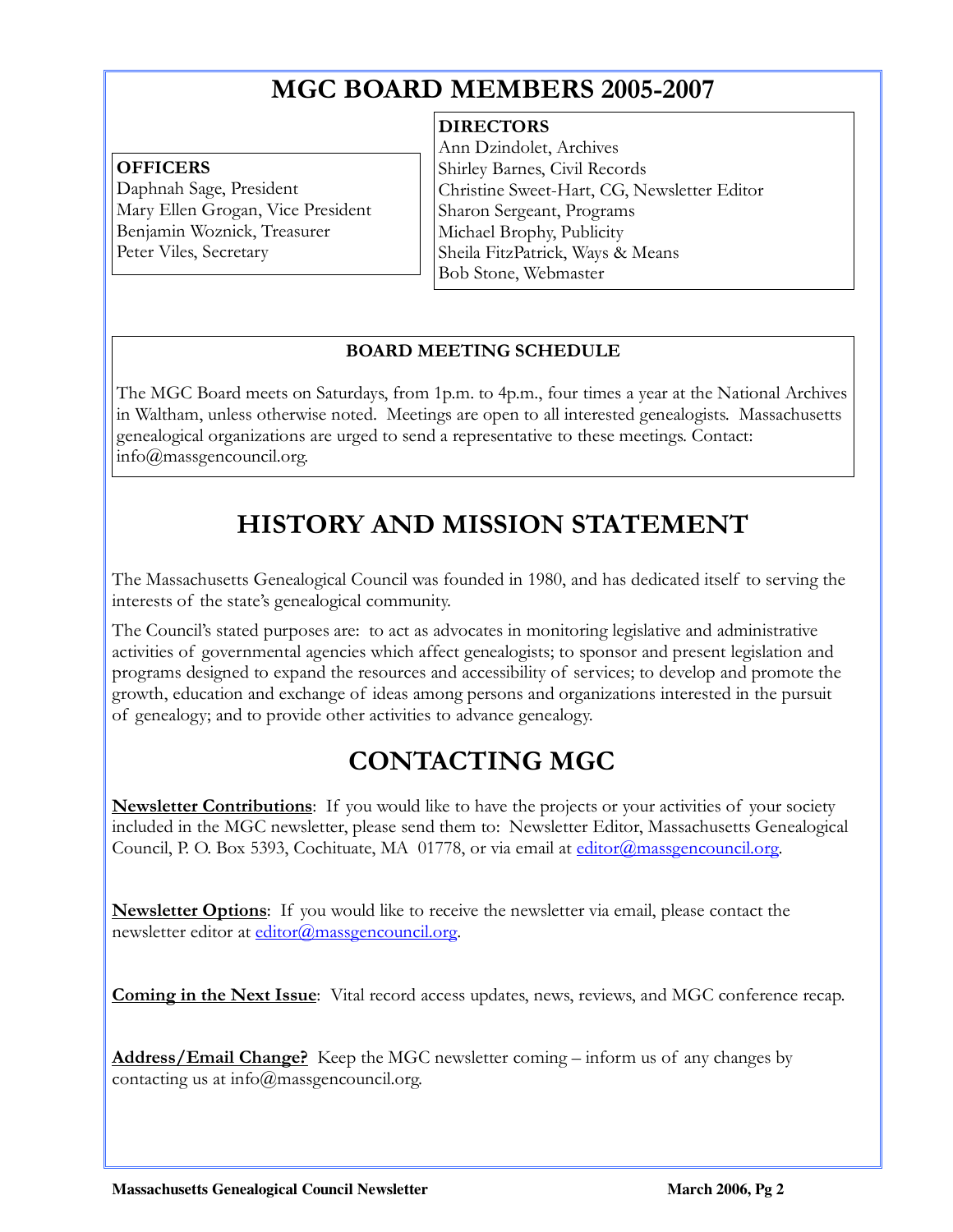## BOOK REVIEW

Reviewed by Christine L. Sweet-Hart, CG

William Dollarhide, New York State Censuses & Substitutes, An Annotated Bibliography of State Censuses, Census Substitutes, and Selected Names Lists in Print, on Microform, or Online; with County Boundary Maps, 1683-1915; and State Census Examples and Extraction Forms,. 1825-1925, Bountiful, Utah: Heritage Creations, 2005.

This is an extraordinarily useful book for research in New York and states that border New York. The foreword includes information on the differences between the state censuses for each year, where the original manuscripts and microfilmed copies can be found, and what records have been lost.

Section one lists all county finding aids and guidebooks, publications and miscellaneous name lists for the entire state of New York. Then a county by county breakdown (including FHL call numbers) of land records with abstracts and indexes, military lists, newspaper indexes, CD ROM publications, and on-line records.

Section two contains fifteen crystal clear maps of New York from 1683 through 1915. The county boundaries for each map are overlaid with the current boundaries and under each is listed a breakdown of pertinent county and chronological historical events (such as when court records began) and notable boundary changes for that time period between New York, the surrounding states, and Canada.

Section three gives remarkably clear screen shots of census films with their corresponding extraction forms. These censuses include not only the population schedules but also agricultural schedules and statistics, additional inquiry schedules for the deaf and dumb, marriages and deaths, industry statistics, and the 1890 police census.

Truly a must-have for your reference library.

 $\overline{a}$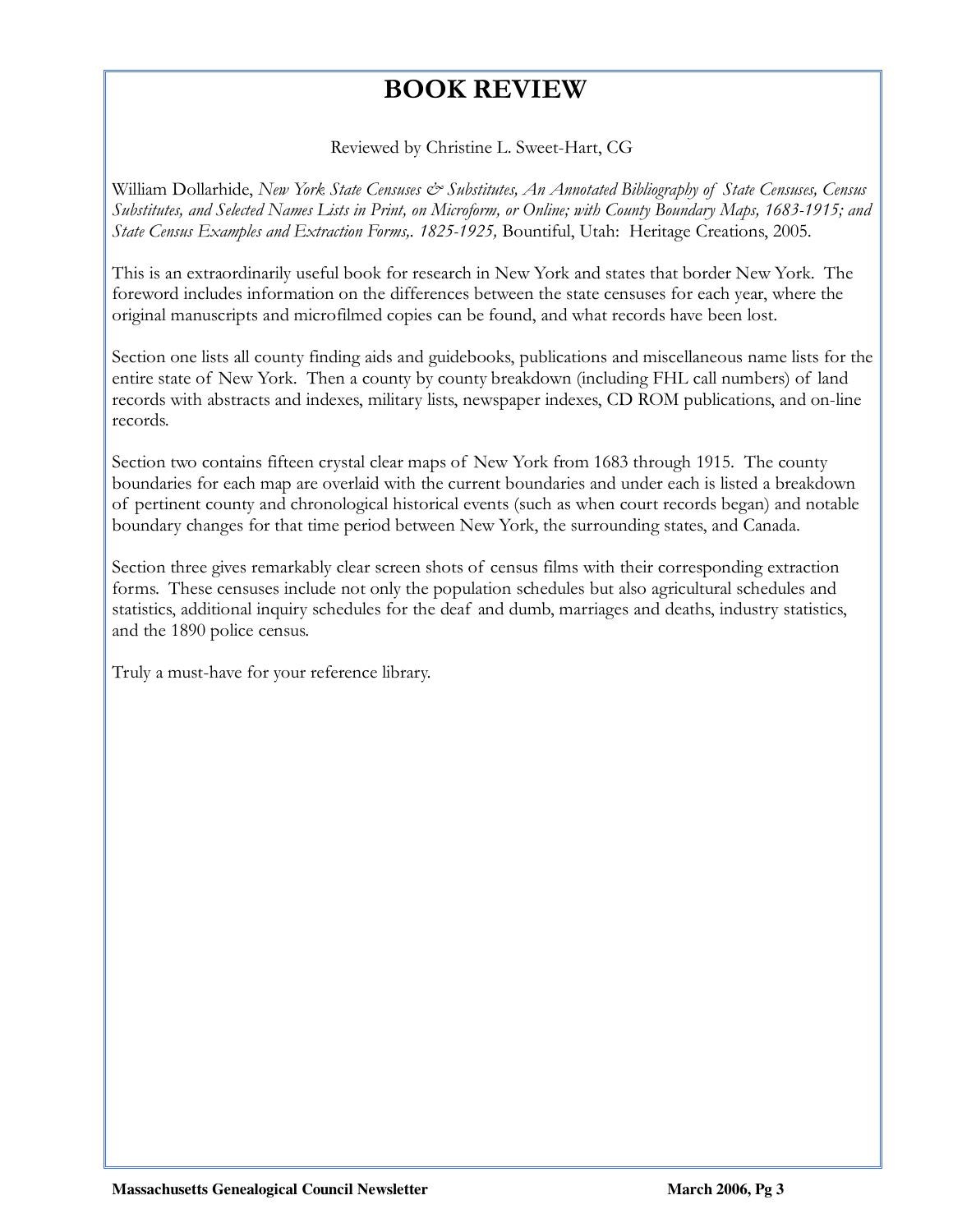## APRIL 22, 2006 MORNING PANEL DISCUSSION

### FEDERAL AND STATE LAWS AFFECTING ACCESS TO RECORDS

Public Law 108-458 "Intelligence Reform and Terrorism Prevention Act of 2004" includes Section 7211 "Minimum Standards for Birth Certificates".

State and local agencies generate a wide variety of birth certificate formats. Public Law 108-458 Section 7211 is intended to expedite valid birth certificate use for Federal agency purposes, such as passport, visa, military, and social security applications. Section 7211 also provides incentives to match death records to birth records, and note deaths on birth certificates with electronic databases. There are funding provisions where states would receive Federal aid for the cost of compliance. However, any state that is unable to comply would be penalized. The birth certificates of any non-complying state would not be accepted by Federal agencies. State agencies are still working on cost estimates for these changes.

Many Federal and state officials have reported proposed regulations to this Federal law, as well as state law changes, that would close vital records nationwide, require Federal government facility security measures in local town and city clerk facilities, and remove personally identifying information from other public records. In some cases, the wording of proposed state legislation would affect such publications as newspaper notices for births, marriages and deaths; gravestones or city and telephone directories. Many holdings of archives and libraries, now considered historical information, could be removed from public access.

Arguments for such measures include terrorism, ID Theft and privacy issues, even though numerous government and private studies show that these problem areas are not attributable to vital records access. Nor does Public Law 108-458 Section 7211, or any other Federal law, have the jurisdiction to force changes to state constitutions and laws.

This is clearly an issue for many normal activities, including genealogy and historical research.

The MGC will host a panel discussion at our April 22 Annual Meeting and Seminar, where legislators, vital records registrars, town and city clerks, archivists and other officials from all over New England will be invited to present their views to the genealogical community.

The MGC will also host a panel discussion of records access issues at the 2006 FGS Conference in Boston. Please contact your legislators and ask them if they are aware of this issue. Please, tell them that genealogists across the nation are questioning the validity of the proposed regulation drafts for Public Law 108-458 Section 7211, as well as any related state legislation incentives.

 $\overline{a}$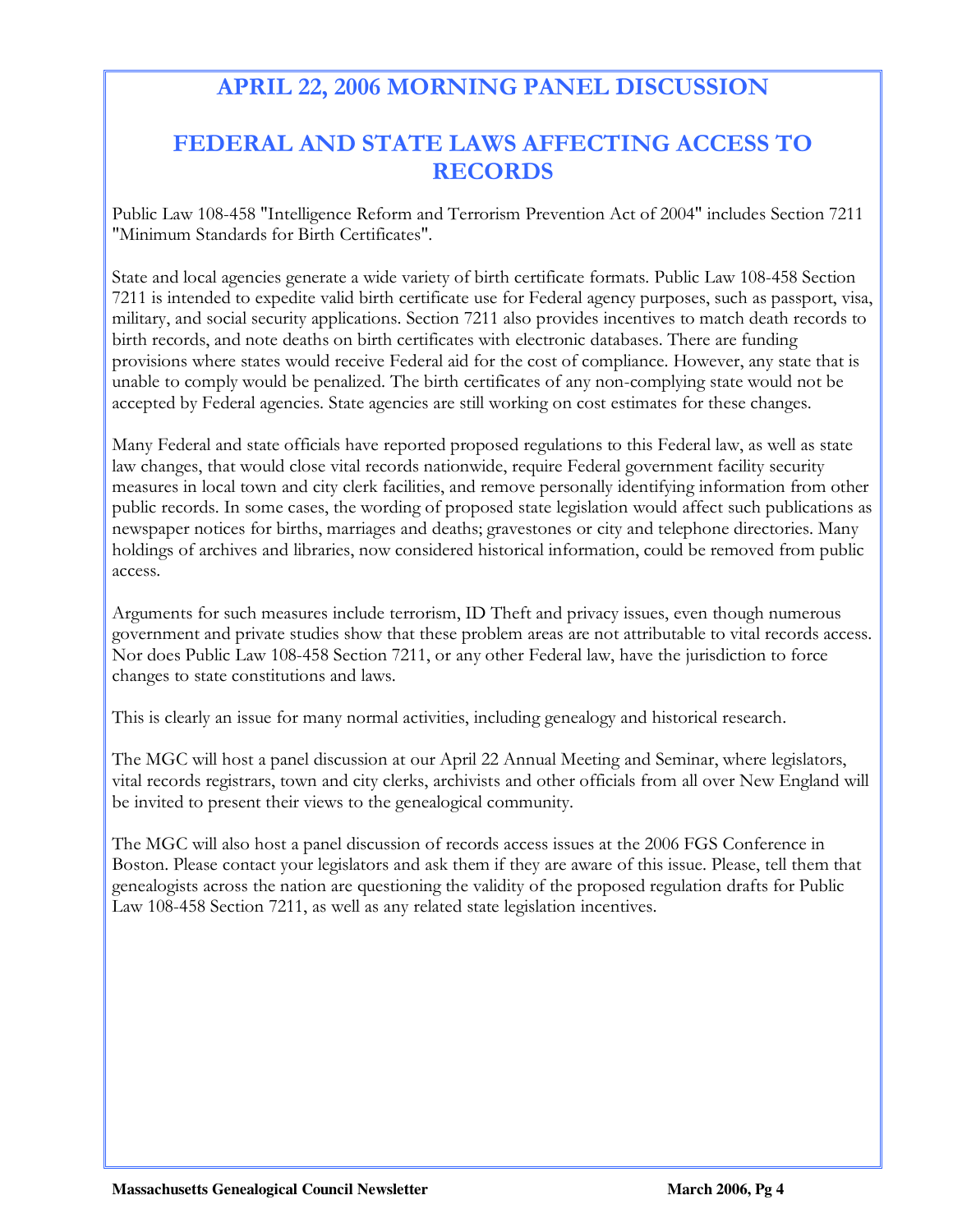## APRIL 22, 2006 LUNCHTIME DISCUSSIONS

Our 2006 Annual Meeting and Seminar will again provide an opportunity for the Association of Professional Genealogists (APG) and other leaders to lead discussion tables in the dining room during the lunch break. Topic examples are listed below. You will be given an opportunity to select a discussion topic when you register on the morning of the seminar. We have one hour for lunch. You may want to browse the vendor area first and let the buffet line diminish a little before you go to the dining room.

#### Examples of previous lunchtime discussions:

 $\overline{a}$ 

Access to Records – How to Address the Legislative Efforts to Close Records to Researchers Resources of the Family History Library (including the Family History Library and the IGI) Board for Certification of Genealogists Jewish Research English/Scots Research Irish Research French-Canadian Research Lineage Societies Federal Census Records Internet Research Colonial New England Research 19th Century Research Northern New England Southern New England (Rhode Island, Connecticut)

Please, contact Sharon Sergeant info@ancestralmanor.com if you would like to request a particular topic.

# APRIL 22, 2006 AFTER LUNCH SPECIAL SESSIONS

The MGC is pleased to be able to provide a special bonus at our April 22, 2006 event. The after lunch breakout session will offer a choice of presentations and workshops. You will be given an opportunity to select a topic when you register on the morning of the seminar. Space will be limited for each selection, but you may wish to contact presenters before hand to for further details.

Sleuthing in the Stacks: Using Uncommon Resources to Uncover Genealogical Clues. Meldon J. Wolfgang directs the researcher to reference tools and finding aids that can be used by genealogists who have come up against a "brick wall" in their research. References used by professionals in other research disciplines are explored, and suggestions given for conducting a secondary literature search and using resources not common to genealogists. www.jonathansheppardbooks.com

Beyond the Census: Local History in Federal Records. Horace Waters, National Archives, presents information for intermediate and advanced researchers on records available on Civil War taxes, bankruptcy, Customs, Corps of Engineers, Works Progress Administration and GSA Surplus Property Disposal. http://www.archives.gov/northeast

When and How to Hire a Professional: The Greater Boston Chapter of the Association of Professional Genealogists (GBAPG) provides an overview of when a professional researcher will be most helpful. www.apgen.org/localchapters/boston/index.html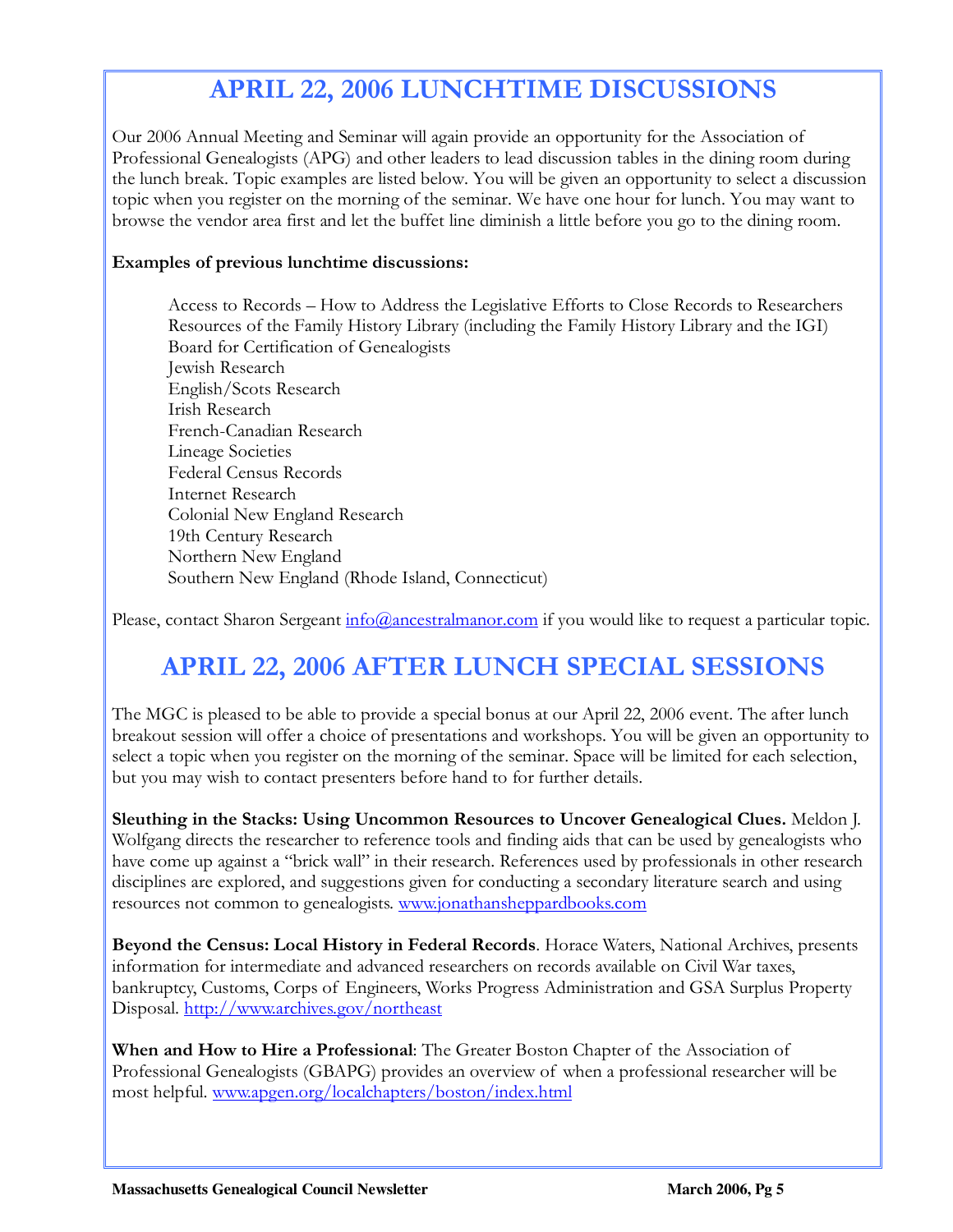So You Think You are Ready To Go To Ireland! The Irish Ancestral Research Association recaps the experience of researchers who have been to Ireland and what you need to do before you go. www.tiara.ie

French & Native North American Marriages, 1600-1800: Paul Bunnell presents resources and opportunities for early Metis marriage to French settlers. www.bunnellgenealogybooks.citymaker.com/page/page/1005059.htm

 $\overline{a}$ 

Heritage Scrapbooks: Debbie Morehouse presents an introduction to heritage album projects and resources. Legacy Crafts www.home.gwi.net/~legacycrafts

Publishing your Research into an Exciting Presentation using Passage Express Software: Theresa Dewhurst. www.passageexpress.com

Afro-American Historical and Genealogical Society New England Chapter: Benefits and opprtunities. http://www.aahgs-ne.org/

The Master Genealogist (TMG): The family history software that does it all! www.whollygenes.com

# IMPORTANT FGS ANNOUNCEMENT

#### The Federation of Genealogical Societies and the New England Historic Genealogical Society will hold the annual FGS conference at the Hynes Auditorium in Boston Wednesday, August 30, to Saturday, September 2, 2006

The 2006 FGS/NEHGS Conference will be the largest genealogical event ever held, with more than 370 educational opportunities in classes, workshops, and luncheon presentations. Enjoy rare opportunities to hear speakers from five countries (United States, England, Scotland, Ireland, and Canada). This is a notto-be-missed opportunity!

How to learn more? Go to the MGC Annual Seminar. There will be detailed information available on the conference presentations which is not yet even available on the FGS website. We have scheduled a presentation that will help you choose lectures that fill your research needs. If you have never attended a national conference, experienced conference goers and speakers are going to fill you in on all the tricks that will make you feel "like a native": how the registration process works; how to schedule your time; how to find your way around the Exhibit Hall; how to meet new friends at luncheons, events and workshops; how to get there, where to park, and any other questions that you might have.

For complete information on the lectures, and information on other luncheons, workshops and special events, go to the conference website: http://fgs.org/2006conf/FGS-2006.htm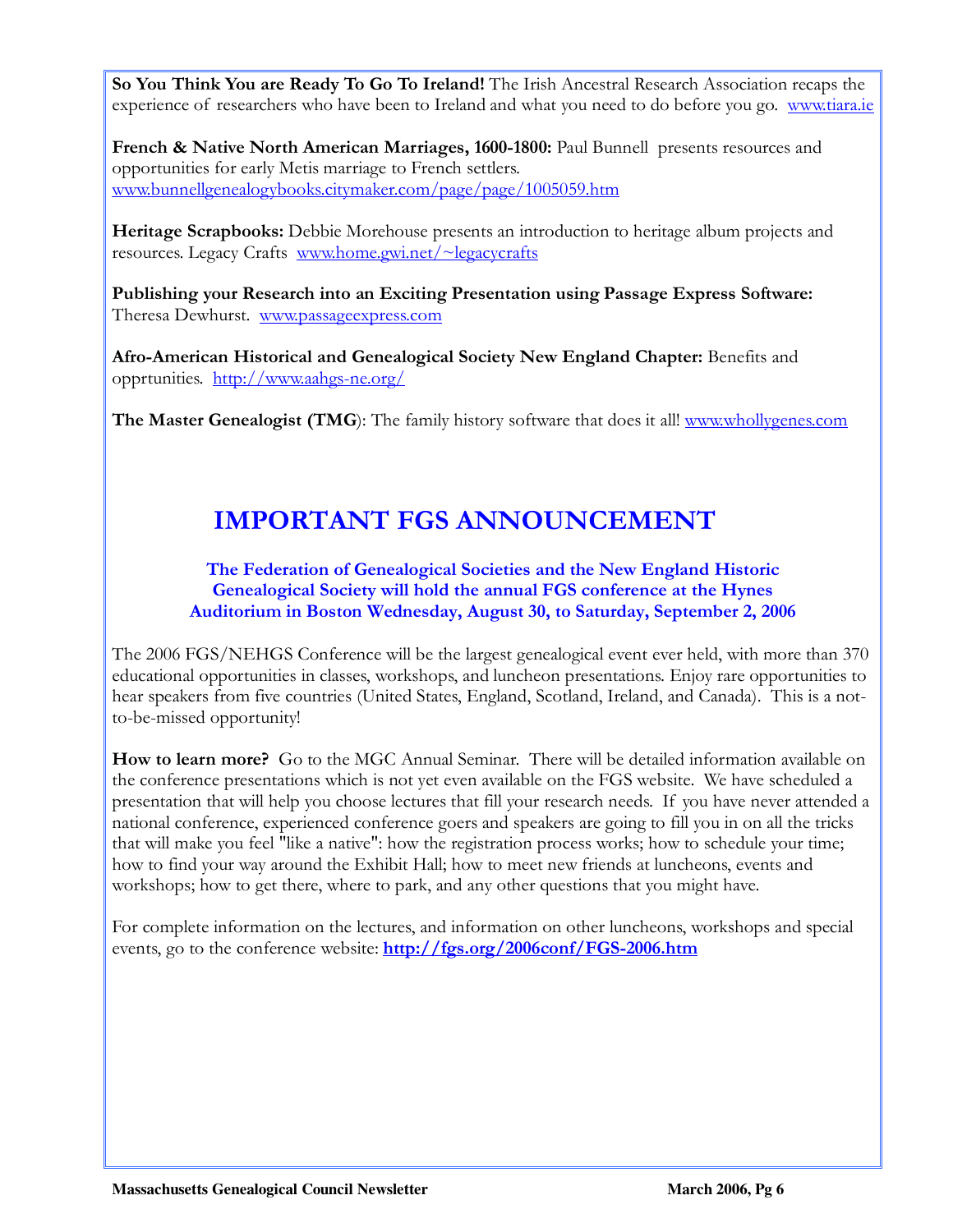Why go to a national conference? Have you hit a brick wall and don't know where to go from here? You need a national conference. There are resources you don't know exist, and experts who are ready to help you. Do you feel lonely? Are you the only one in your family who cares about genealogy? You need a national conference. Share your research successes and failures with people who will appreciate you, understand your work and what it took to achieve. Come on join us. You will have fun!

#### FGS Registration Discount!

 $\overline{a}$ 

FGS has made a very special offer to TIARA (The Irish Ancestral Research Association). In return for handling paperwork for registrations, TIARA is able to offer a discount conference attendance fee. Anyone who registers for the conference through TIARA will receive the lowest possible conference fee. The regular registration fee through July 1, 2006 is \$155. Until July 1, 2006, you may register for the FGS conference with TIARA for \$135. This offer is not restricted to TIARA members. Anyone may take advantage of this special opportunity by registering through TIARA. We do request that you use this cost-savings to sign-up for a special event such as a luncheon or a workshop.

#### Any questions? Email Mary Ellen Grogan: megrogan@ix.netcom.com

#### [cut here] ====================================

#### REGISTRATION FORM

| <b>COSTS:</b> Conference Registration: | \$135. (Registrations are due by July 1, 2006.) |  |
|----------------------------------------|-------------------------------------------------|--|
|                                        |                                                 |  |
|                                        |                                                 |  |
| <b>TOTH ENICI OCED</b>                 |                                                 |  |

TOTAL ENCLOSED:

Send completed form (with check payable to TIARA) to: The Irish Ancestral Research Association, Dept. C, 2120 Commonwealth Ave., Auburndale, Massachusetts 02466-1909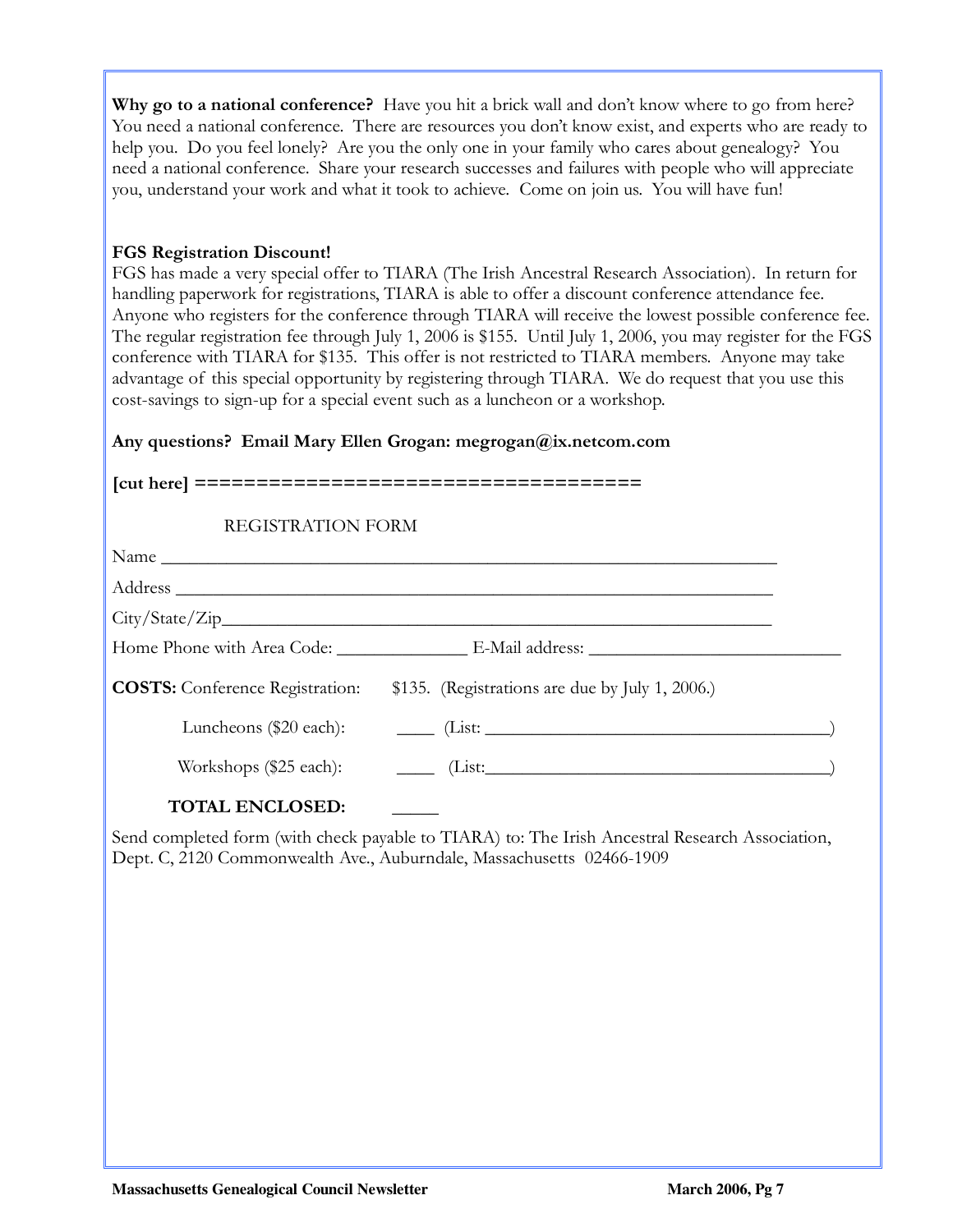## MASSACHUSETTS GENEALOGICAL COUNCIL

### DUES RENEWAL NOTICE FOR CALENDAR YEAR 2006

The Massachusetts Genealogical Council is dedicated to serving the interests of the state's genealogical community. Founded in 1980, the Council's stated aim is to develop and promote the study and exchange of ideas among persons and organizations interested in the pursuit of genealogy. Its programs and activities are designed to complement those of the many genealogical and hereditary societies throughout the state and to provide a statewide forum for genealogists.

The Massachusetts Genealogical Council (MGC) is composed of both individual and organizational members. Individual members receive the newsletter, participate in activities organized by the MGC, and may attend the Annual Meeting and Seminar at a discounted members-only rate. All organizational members receive the newsletter. Organizational members of groups based in Massachusetts are encouraged to send a delegate to the quarterly meetings of the Board of Directors. Delegates are voting members of the Board. Membership in the Council is open to any person or organization interested in its activities upon payment of dues. The membership year runs from 1 January through 31 December. Note: Dues are NOT tax-deductible.

Your membership is important to us. We hope that you will decide to renew your membership and continue your participation in the work of the MGC.

 $NAME(S)$ 

 $\overline{a}$ 

ORGANIZATION(if applicable)\_\_\_\_\_\_\_\_\_\_\_\_\_\_\_\_\_\_\_\_\_\_\_\_\_\_\_\_\_\_\_\_\_\_\_

MAILING ADDRESS\_\_\_\_\_\_\_\_\_\_\_\_\_\_\_\_\_\_\_\_\_\_\_\_\_\_\_\_\_\_\_\_\_\_\_\_\_\_\_\_\_\_\_

CITY, STATE, ZIP\_\_\_\_\_\_\_\_\_\_\_\_\_\_\_\_\_\_\_\_\_\_\_\_\_\_\_\_\_\_\_\_\_\_\_\_\_\_\_\_\_\_\_\_\_\_

 $\text{EMAIL}$ 

TELEPHONE

Membership Status: RENEWAL or NEW (please circle correct status) Please indicate type of membership:

\_\_\_\_ \$10.00 Individual \_\_\_\_ \$15.00 Organization \_\_\_\_ \$15.00 Family (same mailing address, 1 newsletter sent for both parties, both eligible for seminar discount).

Make checks payable to: Massachusetts Genealogical Council

Mail to: Massachusetts Genealogical Council, c/o Ben Woznick, Treasurer, 240 Brattle St., Cambridge, MA 02138-4628.

#### MGC has a number of committees that work on various projects. If you are interested in getting involved, please indicate your interest(s) and we will contact you!

- \_\_\_\_\_Monitoring legislative and access issues
- Preparing the newsletter
- \_\_\_\_\_Organizing and running the annual seminar
- \_\_\_\_\_Helping to maintain and update the website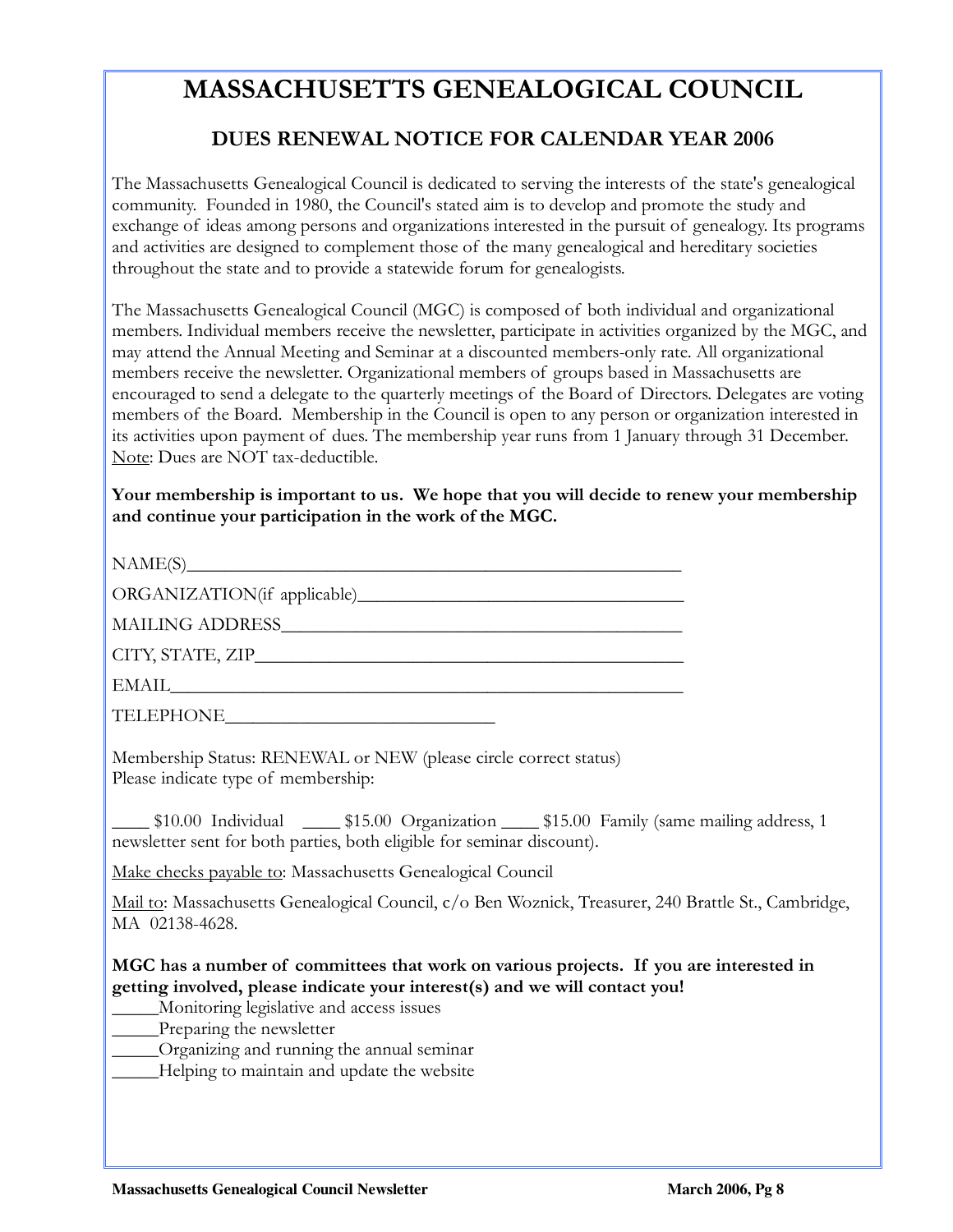# **MGC ANNUAL MEETING 2006**  AGENDA

The 2006 Annual Meeting will be held on April 22, 2006 at the Conference Center at Marlborough, Massachusetts, from 9:00a.m. to 9:45a.m.

I. Call to Order

 $\overline{a}$ 

II. Reading and Approval of the Minutes of the 2005 Annual Meeting

#### III. President's/Vice-President's Report

IV. Treasurer's Report

#### V. Civil Records Report

#### VI. Other New Business

A. Announcements

This is an opportunity for members to share information that may relate to everyone.

B. Adjournment to Program:

The program features speakers and discussions about genealogy methodology, resources, records access legislation, society and vendor products benefits, and tips for attending the FGS summer conference in Boston.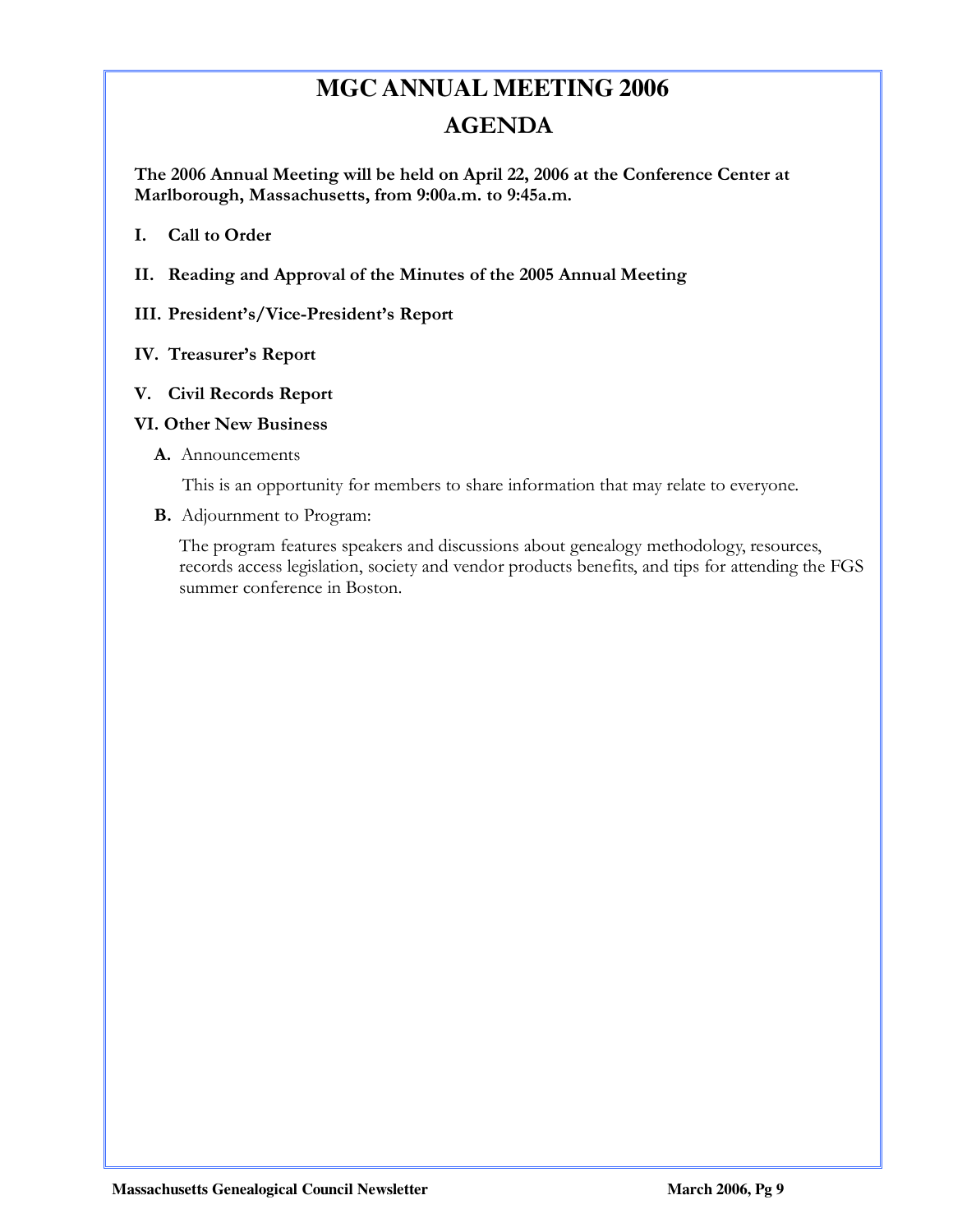## THE MASSACHUSETTS GENEALOGICAL COUNCIL Annual Meeting and Seminar Saturday, April 22, 2006 The Conference Center at Marlborough, Massachusetts http://www.massgencouncil.org

General Information: Coffee, tea, soft drinks, and water will be available in the lobby all day at no charge. A coatroom is provided just beside the Auditorium. Vendors selling books and materials of genealogical interest will be open from about 8:00am to 3:30pm. Please visit our website (http://www.massgencouncil.org) for additional information on vendors. Questions: contact Sharon Sergeant, Program Chair, 781-209-8861.

8:00am to 10:30am Registration Desk open. Continental breakfast (coffee, tea, juice, pastries, muffins, bagels) will be served and is included in the registration fee.

#### 9:00am to 9:45am MGC Annual Meeting

 $\overline{a}$ 

10:00am to 11:00amResearching "Birds of a Feather": How Prosopography, Cluster Studies, and Record Linkage Techniques Can Help Put New Leaves On Your Family Tree. Meldon J. Wolfgang introduces genealogists and family historians to several useful techniques developed and used by researchers in other academic disciplines—medieval historians, epidemiologists and sociologists, to name a few—that may help dismantle those "brick walls". Learn the techniques that other professionals use to reconstruct historic communities, former neighborhoods and extended families and discover how uncovering the network of relationships and patterns in your ancestors' lives can breathe new life—and real results—into your research. (http://www.jonathansheppardbooks.com)

[Prosopography is an independent science of social history embracing genealogy, onomastics and demography.]

11:15am to 12:15pm Federal and State Regulations Affecting Access to Records. Panel discussion concerning proposed federal and state laws affecting access to birth, marriage and death records. As the result of the passage of the Intelligence Reform and Terrorism Prevention Act of 2004, some state officials are under the impression that they are required to close vital records to researchers. This panel will discuss both the intent and scope of the Federal law, as well as the jurisdiction of the states. This is a very important issue and is a concern to all genealogists.

12:15pm to 1:30pm Full Buffet Lunch included. Vendors Open. Join invited guests (legislators, local and state records officials) and members of the Association of Professional Genealogists for discussion topic tables at lunch. [Note: please indicate on your registration form if you need a special meal.]

1:30pm to 3:00pm Breakout Sessions. Participants can choose between two lectures (listed below) and genealogy society and vendor presentations. Additional meeting rooms are available and MGC member societies and vendors have been invited to give presentations. See the MGC website for additional details as they develop on the breakout sessions. http://www.massgencouncil.org

Sleuthing in the Stacks: Using Uncommon Resources to Uncover Genealogical Clues. Meldon J.  $W$ olfgang directs the researcher to reference tools and finding aids that can be used by genealogists who have come up against a "brick wall" in their research. References used by professionals in other research disciplines are explored, and suggestions given for conducting a secondary literature search and using resources not common to genealogists.

Beyond the Census: Local History in Federal Records. Horace Waters, National Archives, presents information for intermediate and advanced researchers on records available on Civil War taxes, bankruptcy, Customs, Corps of Engineers, Works Progress Administration and GSA Surplus Property Disposal. (http://www.archives.gov/northeast)

3:15pm to 4:15pm FGS Boston 2006: Preparing for the Federation of Genealogical Societies (FGS) Conference. Prepare for the genealogical opportunity of a decade. The FGS Conference comes to Boston from August 30 to September 2, 2006! This is expected to be one of the largest genealogical conferences ever held. There will be nearly 400 lectures from experts, and attendees and presenters will come from all over the world. Experienced conference goers will give you advice on what to expect, tips on choosing the best lecture topics for you, rules of etiquette for a large conference, making friends, transportation information and more. At the end of the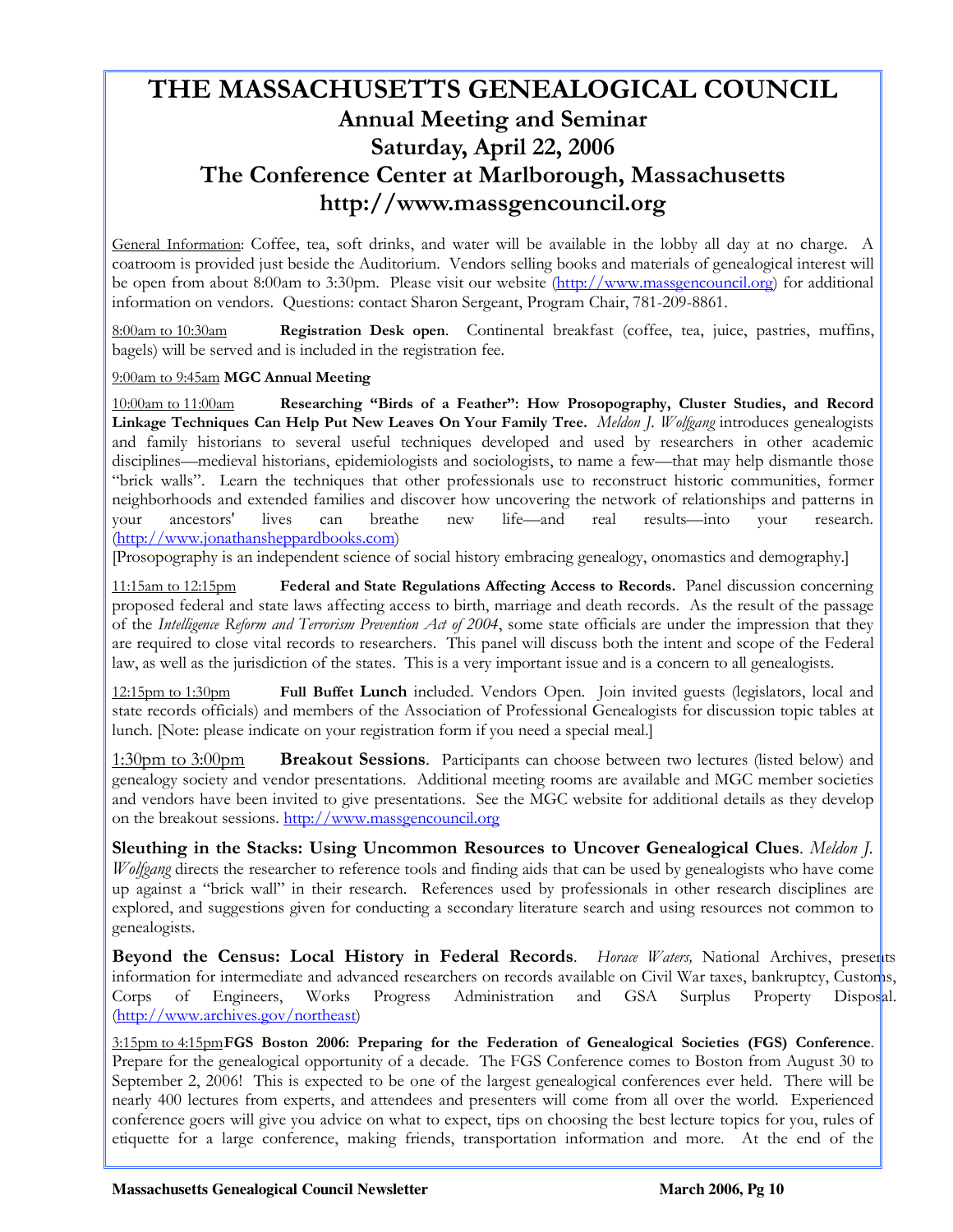presentation you will feel not only comfortable about the conference, but excited about it! This event must not be missed.

4:15pm to 4:30pmAnnouncements, Door Prizes (ticket holder must be present to collect the item)

LOCATION The Conference Center at Marlborough, 280 Locke Drive, Marlborough, MA 01752 Phone: 508.263.5500 (http://www.ahl-marlborough.com/)

#### DIRECTIONS

 $\overline{a}$ 

From Boston and Route 128: Take the Massachusetts Turnpike West (Rt. 90) to Route 495 North (Exit 11A). From Route 495 North, take Exit 24B onto Route 20 West. Follow directions below.

From Logan International Airport, Boston: Follow signs to the Ted Williams Tunnel to Route 90 West (Mass Turnpike). Take Mass. Pike West (Route 90) to Route 495 North (Exit 11A). From Route 495 North, take Exit 24B onto Route 20 West. Follow directions below.

From Worcester, Massachusetts: Take Route 290 East to Route 495 South. From Route 495 South, take Exit 24 B onto Route 20 West. Follow directions below.

From Springfield and Western Massachusetts: Take Mass. Pike (Route 90) to Route 495 North (Exit 11A). From Route 495 North, take Exit 24B onto Route 20 West. Follow directions below.

From Cape Cod: Take Route 495 North to Exit 24B onto Route 20 West. Follow directions below.

"DIRECTIONS BELOW": Take your first right onto Felton Street (just before the gas station). Follow Felton Street, and go through the set of lights. At this point, Felton Street becomes Locke Drive. Continue to the end of Locke Drive. The Conference Center at Marlborough entrance will be straight ahead.

Parking: Turn left at the entrance and follow the road around the bend.

OVERNIGHT ACCOMMODATION:Rooms are available in the conference center hotel for \$94. For information on accommodations, see the conference center website at http://www.ahl-marlborough.com/ Call 508-263-5700 to make a reservation. Indicate that you are attending the MGC conference.

DINNER ON FRIDAY: Please make a note on the registration form if you would like a join a group of genealogists for dinner on Friday night. We have done this before and it is very enjoyable.

| <b>REGISTRATION FORM</b>                                                                                                                                                                                                                                                                                                                                                        |
|---------------------------------------------------------------------------------------------------------------------------------------------------------------------------------------------------------------------------------------------------------------------------------------------------------------------------------------------------------------------------------|
|                                                                                                                                                                                                                                                                                                                                                                                 |
|                                                                                                                                                                                                                                                                                                                                                                                 |
|                                                                                                                                                                                                                                                                                                                                                                                 |
|                                                                                                                                                                                                                                                                                                                                                                                 |
| Please check one: I'm a current member of MGC<br>I have included an additional \$10 to renew my membership<br>I have included an additional \$10 to join MGC<br>I am not interested in being a member of MGC at this time                                                                                                                                                       |
| Please let us know if you need a special meal or if you would like to join the group for dinner on Friday.                                                                                                                                                                                                                                                                      |
| COSTS: Registrations are due by April 18 <sup>th</sup> in order to provide the Conference Center with meal requirements: Members<br>\$60, Non-members \$70. Registrations received by April 8 <sup>th</sup> are entitled to a \$10 discount: Members \$50, Non-members<br>\$60. MGC membership is \$10 annually. You may join or renew your membership now with a single check. |
| Send completed form (with check payable to Massachusetts Genealogical Council) to:<br>MGC, c/o Benjamin Woznick, Treasurer, 240 Brattle St., Cambridge, MA 02138-4628                                                                                                                                                                                                           |
|                                                                                                                                                                                                                                                                                                                                                                                 |